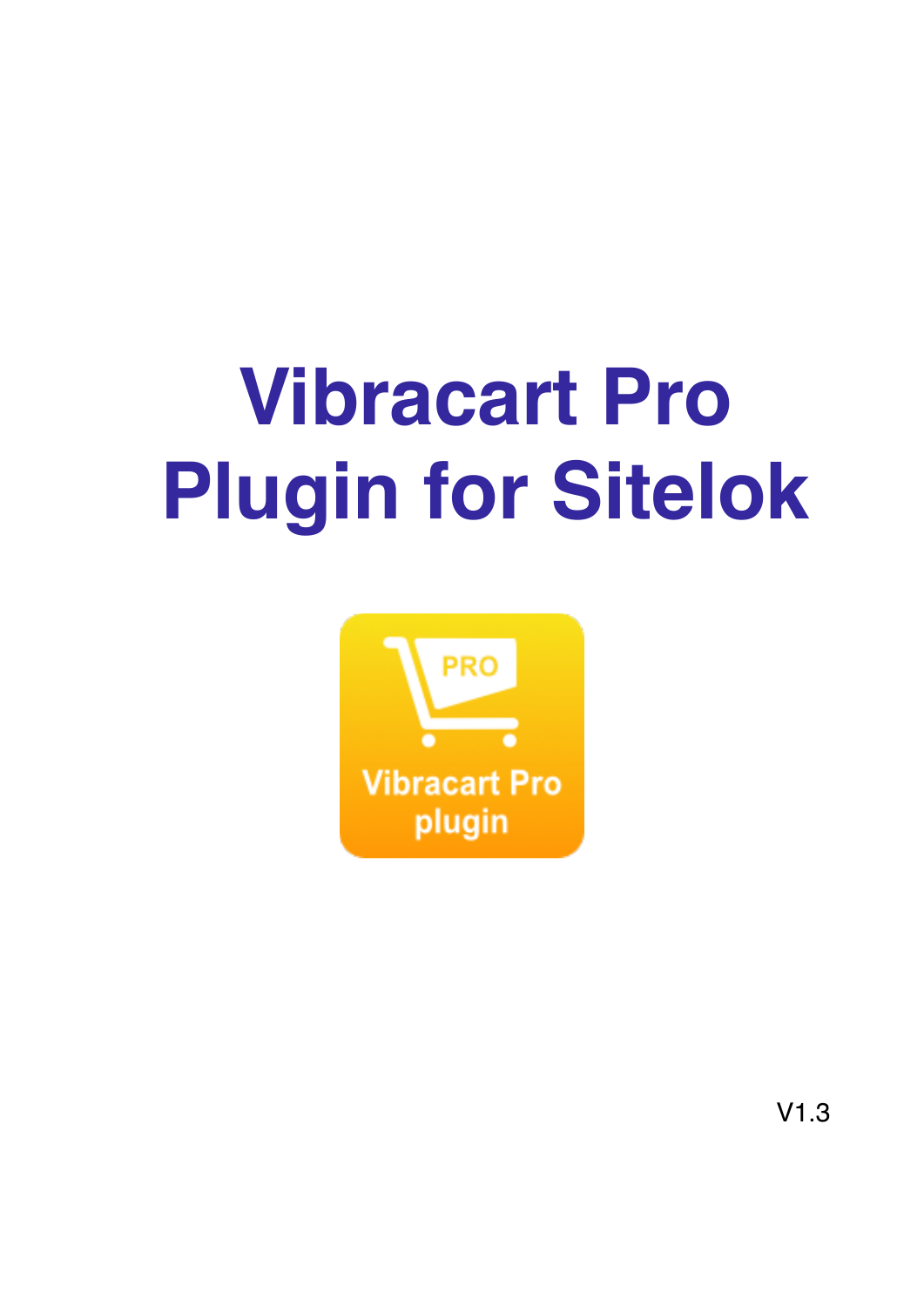#### **Vibracart Pro Plugin**

Copyright 2021 - 2022 Vibralogix. All rights reserved.

This document is provided by Vibralogix for informational purposes only to licensed users of the Sitelok product and is provided on an 'as is' basis without any warranties expressed or implied.

Information in this document is subject to change without notice and does not represent a commitment on the part of Vibralogix. The software described in this document is provided under a license agreement. The software may be used only in accordance with the terms of that license agreement. It is against the law to copy or use the software except as specifically allowed in the license.

It is the users responsibility to ensure the suitability of the product before using it. In no circumstances will Vibralogix be responsible for any loss or damage of data or programs as a result of using the product. Your use of the product implies acceptance of these terms.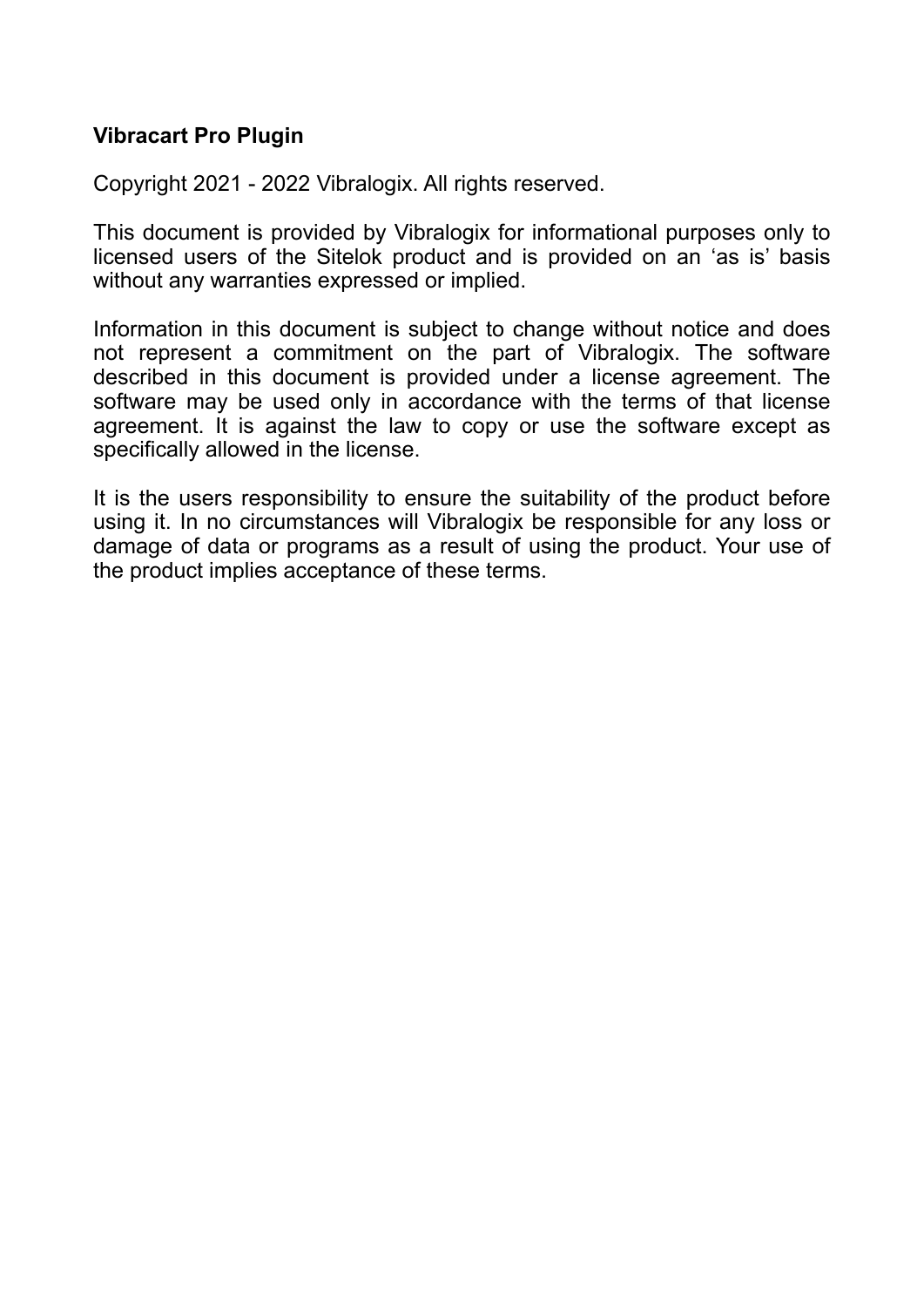# **Contents**

| Selecting users who have purchase specific products9 |    |
|------------------------------------------------------|----|
|                                                      |    |
|                                                      | 12 |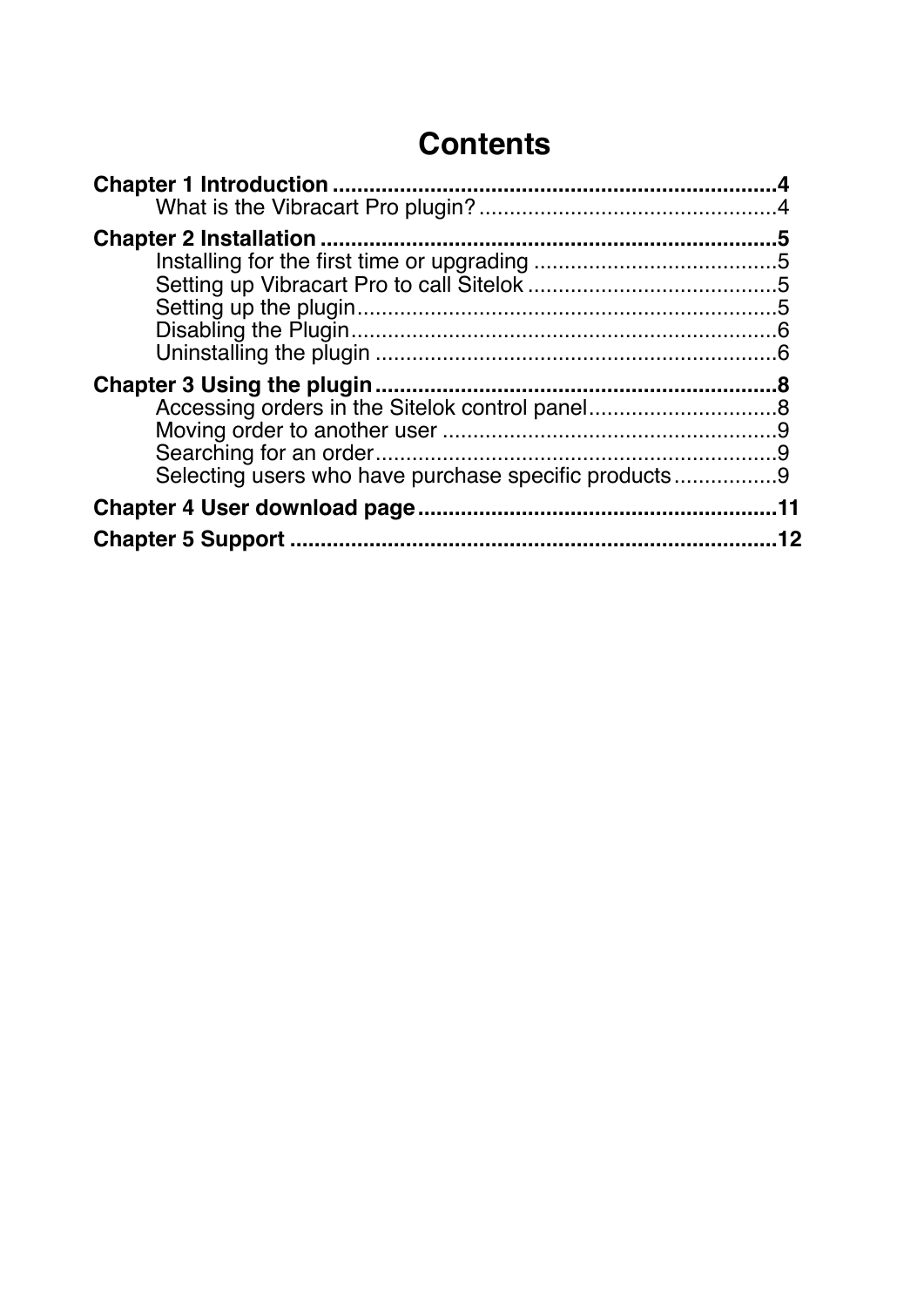# <span id="page-3-0"></span>**Chapter 1 Introduction**

# <span id="page-3-1"></span>**What is the Vibracart Pro plugin?**

The Vibracart Pro plugin is an add on for Sitelok 5.0+ and Vibracart Pro V1.1+, that allows you to setup an automated download area for your clients. You, as admin, can also access users downloads and other digital items in the Sitelok dashboard.

Once you have enable Sitelok in Vibracart Pro every order will create an account in Sitelok for the user (or update an existing account) allowing them to login and access downloads (and other digital items like serial numbers generated) whenever they wish. You can decide for how long orders are available for access to clients. For example you may wish them to only access orders from the last 30 days or provide access to all orders. Alternatively you may decide to simply use the system to allow you access to resend download links manually rather than allowing users to login themselves. Either way it is a useful addition which does not affect other users on Sitelok.

⊞ 06/10/20 FDSTDY4384564834 (stripe) ⊞ 04/10/20 GHTREG5845642394 (stripe) □ 02/10/20 HKUTYRX754367854 (stripe) View receipt Test product 1 id1 test.zip

> Test product 2 id2 test2.zip

⊞ 02/10/20 HKJKHF4678456458 (stripe)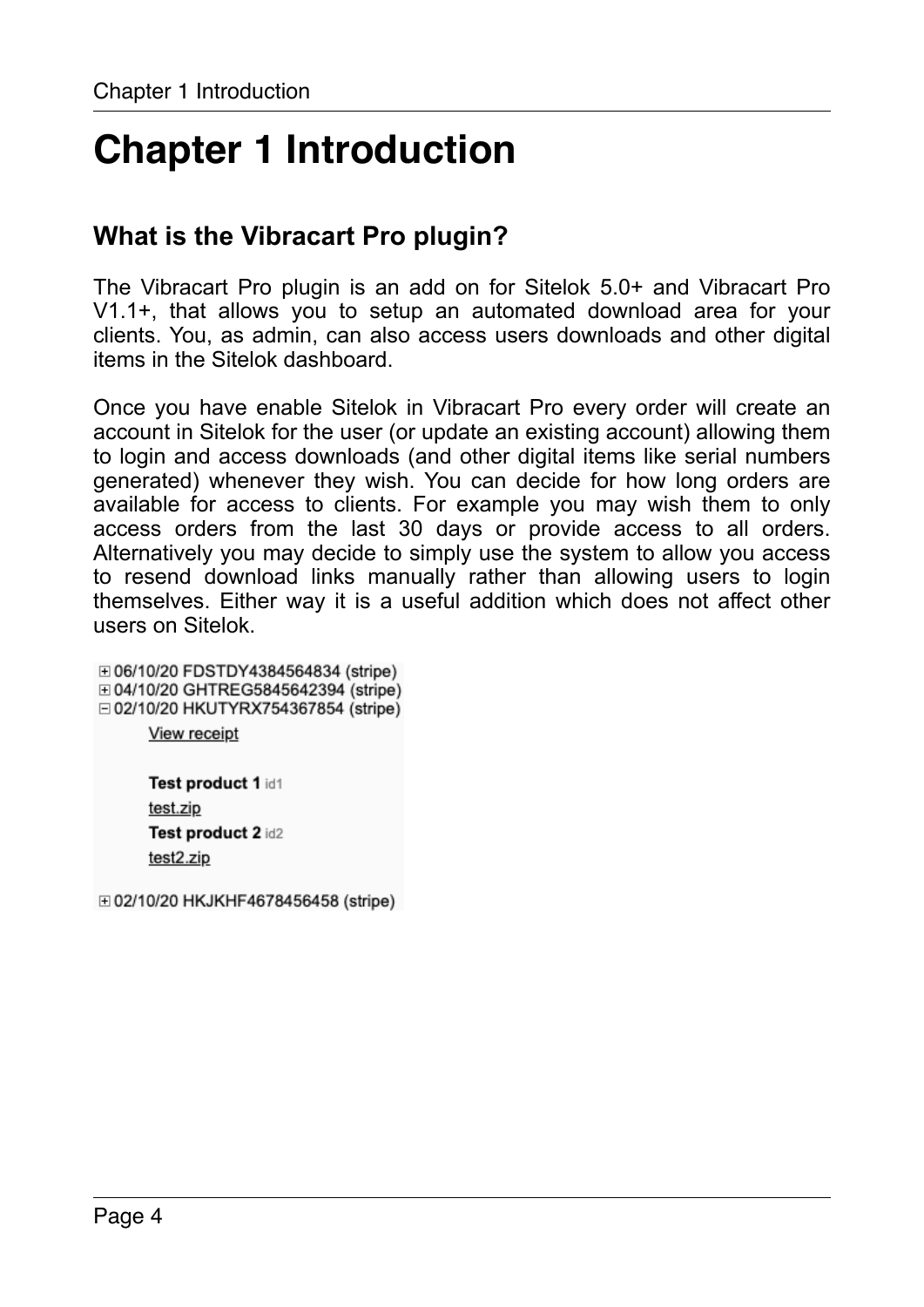# <span id="page-4-0"></span>**Chapter 2 Installation**

# <span id="page-4-1"></span>**Installing for the first time or upgrading**

- 1) Extract the contents of the zip file to your PC.
- 2) Upload the plugin\_vcpro folder to your existing Sitelok slpw folder using FTP. There are no special permissions required on most servers.
- 3) **Important**. Login to the Vibracart Pro dashboard before continuing.
- 4) Login to the Sitelok control panel.
- 5) Open the following URL in the browser

https://www.yoursite.com/slpw/plugin\_vcpro/install.php

which will start the installation process. If all is well you will be taken to the plugin preferences page where you will see the plugin listed.

If you have any problems with installation please let us know so that we can help you.

### <span id="page-4-2"></span>**Setting up Vibracart Pro to call Sitelok**

Follow the instructions in the Vibracart Pro manual in the configuration chapter to enable Sitelok integration.

### <span id="page-4-3"></span>**Setting up the plugin**

To setup the plugin login to the Sitelok dashboard and go to **Plugins** - **Vibracart Pro**. Scroll down to the Settings section.

#### **Vibracart folder URL**

This is the URL to the Vibracart Pro folder on your site. This should have been set for you during installation.

#### **Vibracart folder server file path**

This is the file path to the Vibracart Pro folder on your site. This should have been set for you during installation.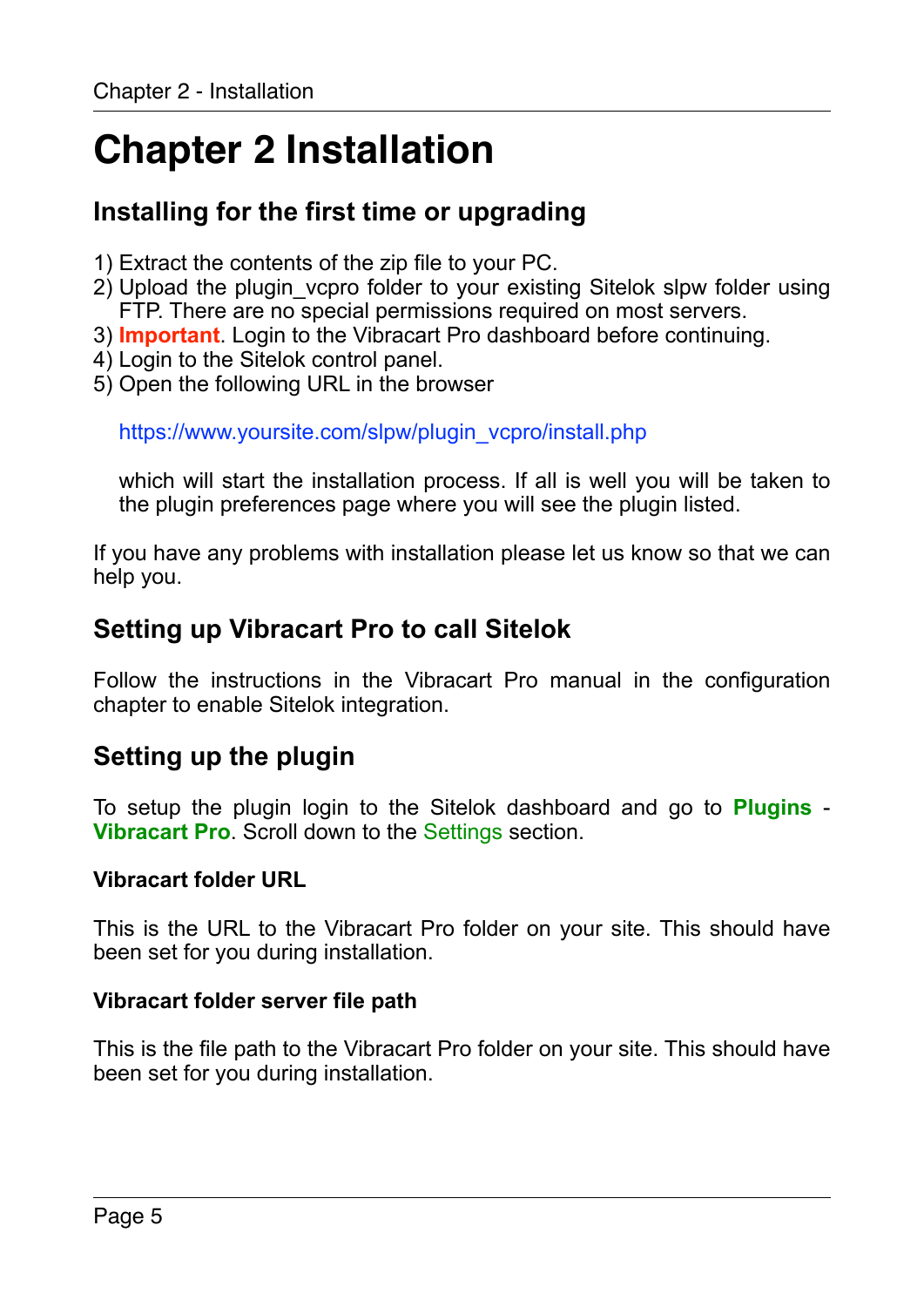#### **Auto login to Vibracart Pro when logged into Sitelok**

You can choose to have a Sitelok ADMIN and / or SUBADMIN user automatically logged into the Vibracart Pro dashboard when they login to Sitelok. This saves logging in twice.

#### **Show orders for this many days**

Set the number of days since an order you want the links to be available for users. Set 0 to provide access to all orders no matter how old.

#### **Email template used to resend download links at admin request**

Select the email template to use if you resend the download links (and other digital data) to the user. By default this is set to use the email template vcproorder.htm.

#### **Expiry time for emailed links**

Sets the time that emailed links should be valid for. This is from the time the email is sent.

#### **Download limit for emailed links**

Sets the download limit for emailed links.

Click Save to save the settings.

### <span id="page-5-0"></span>**Disabling the Plugin**

To disable the Vibracart Pro plugin select **Plugin Preferences** in the **Plugin** menu option of Sitelok. Uncheck the enable box for the plugin and click the **Save** button. You can enable it again in the same way.

## <span id="page-5-1"></span>**Uninstalling the plugin**

To permanently remove the plugin and it's settings follow these steps.

- 1) Disable the plugin as above.
- 2) Click the delete icon next the plugin in the disabled plugins section.
- 3) Confirm the action in the alert box.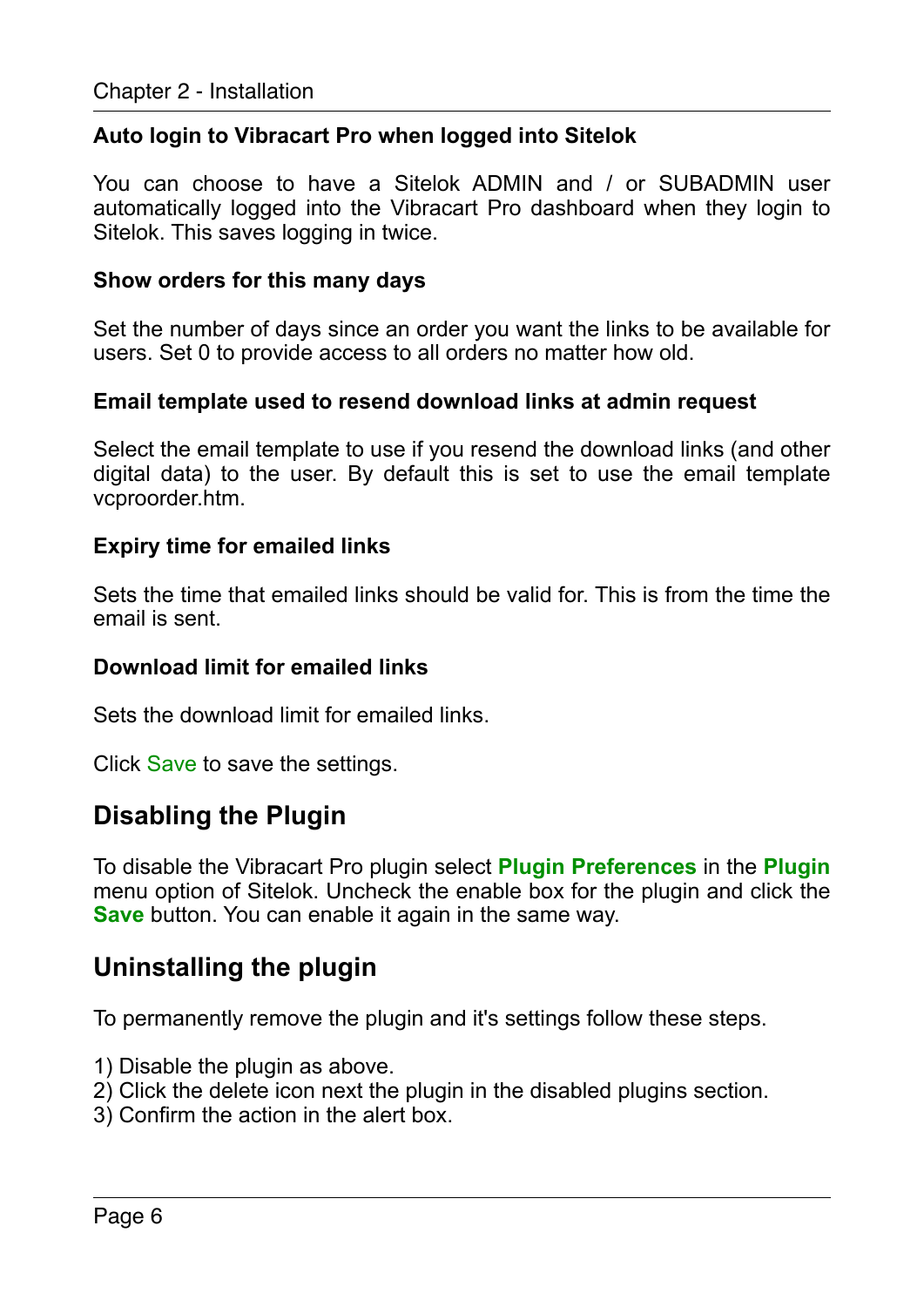If the plugin is uninstalled successfully you will be returned to the plugin preferences page.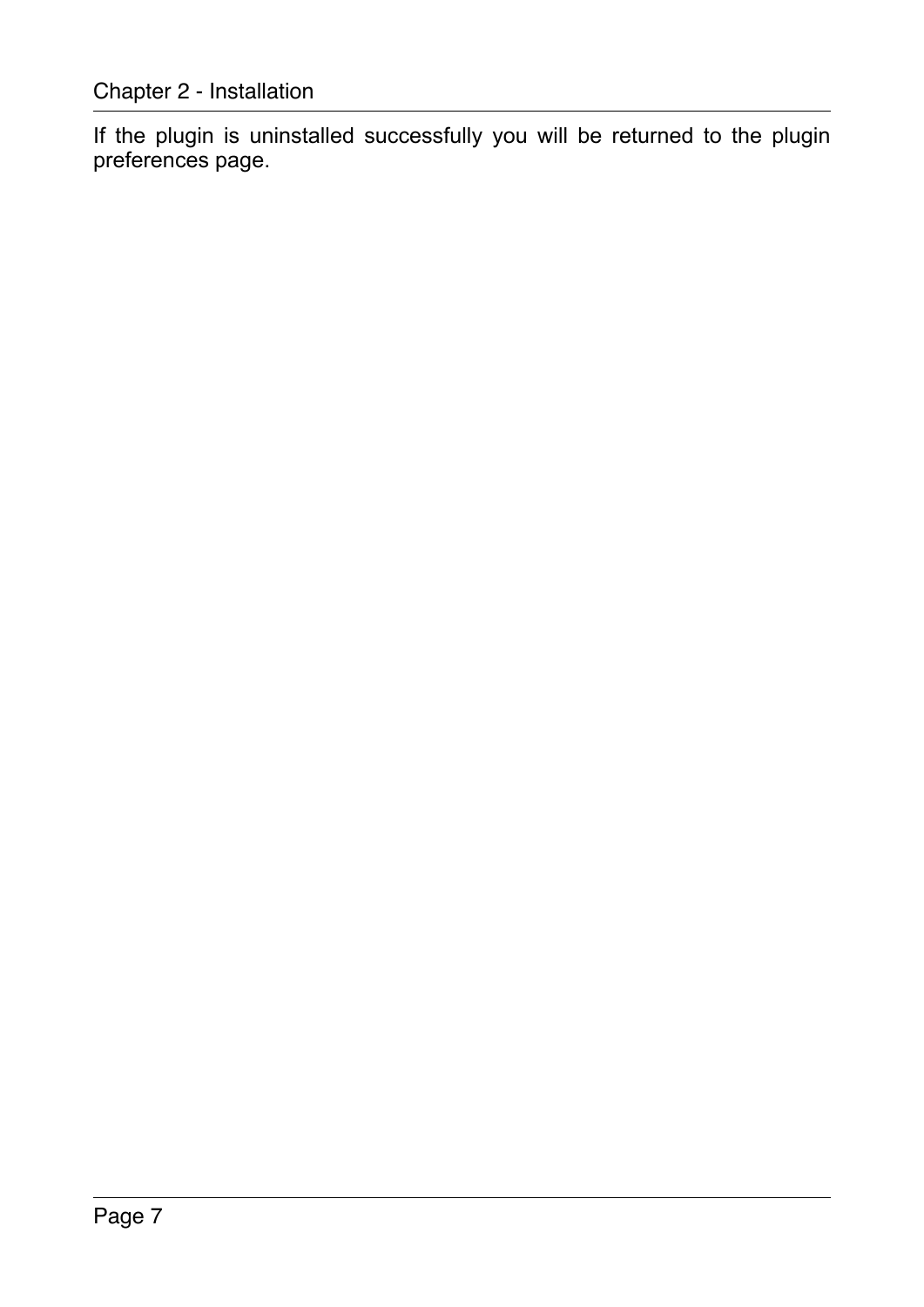# <span id="page-7-0"></span>**Chapter 3 Using the plugin**

# <span id="page-7-1"></span>**Accessing orders in the Sitelok control panel**

Once you have setup Sitelok in Vibracart Pro you should start to see your clients added to Sitelok. In the main Sitelok user table click the vicon to see the user action menu. Click the Vibracart Pro option. You should then see a list of orders place by the user. You can click the  $\mathbb H$  icon to expand the order and see each downloadable/digital item.

```
Vibracart Pro (johnsmith)
All orders processed by Vibracart Pro
□ 02/10/20 HKUTYRX754367854 (stripe)
     A ◎ 图 ×
     Test product 1 id1
     test.zip
     Test product 2 id2
     test2.zip
⊞ 02/10/20 HKJKHF4678456458 (stripe)
```
To view the receipt for the order click the  $\mathbb B$  icon.

You can view the full order details in Vibracart Pro by clicking the  $\odot$  icon.

If you click the  $\mathbb{M}$  icon for any order then the download links / digital data will be emailed to the user. This uses the email template you set in the plugin options (vcproorders.htm be defaulte). This email can use the following Sitelok email variables in addition to the standard ones.

| !!!vcproorderno!!!   | Inserts the order number                               |
|----------------------|--------------------------------------------------------|
| !!!vcproorderdate!!! | Inserts the order date                                 |
| !!!vcproitems!!!     | Inserts the download links/digital data for the order. |
| !!!vcproreceipt!!!   | Inserts a link to the receipt for the order.           |

You can delete an order (from Sitelok only) by clicking the icon.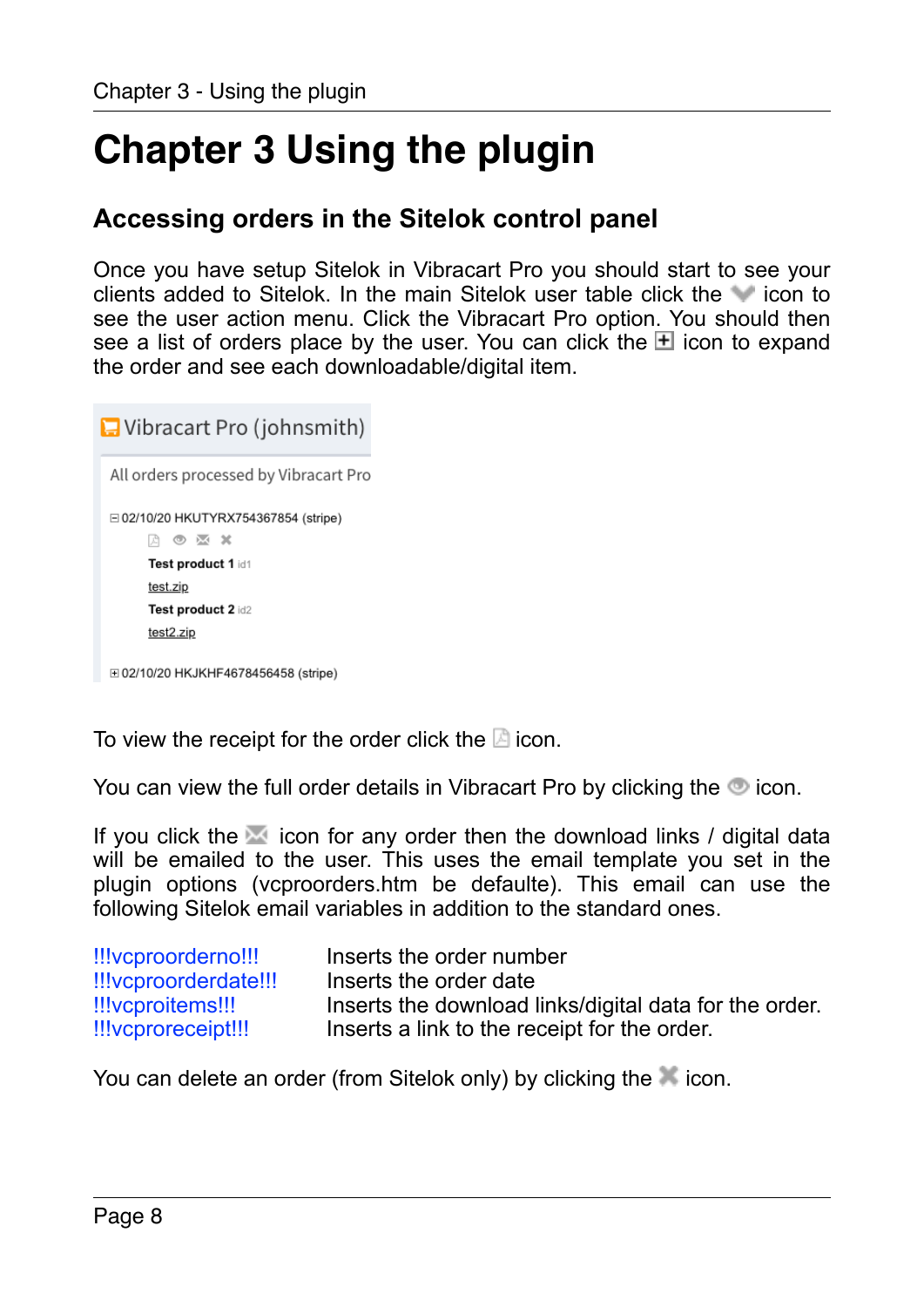### <span id="page-8-0"></span>**Moving order to another user**

If you wish to move the orders to another user enter the username and click **Move**.

Move all orders to another user account

Move all orders to this username

Move

If you need to add orders to a user manually you can use the Send Download option in Vibracart pro to do this. Make sure you enter the users matching email address **and** name.

### <span id="page-8-1"></span>**Searching for an order**

You can search for an order by going to **Plugins** - **Vibracart Pro** and enter the order number in to the **Order number** field. If you leave the field blank the last 10 orders will be displayed.

Search

Order number

Leave blank to show last 10 orders



# <span id="page-8-2"></span>**Selecting users who have purchase specific products**

There maybe times when you want to select users who have purchased a certain item, so that you can email them for example. To do this go to **Plugins** - **Vibracart Pro** and enter the product id in the **Product ID** field. If you want to only find purchases within a date range you can enter a **from date** and / or a **to date**. When you click **Select** all users who have purchased the item will be selected. By default any existing users that are selected will be deselected first. However if you prefer you can select the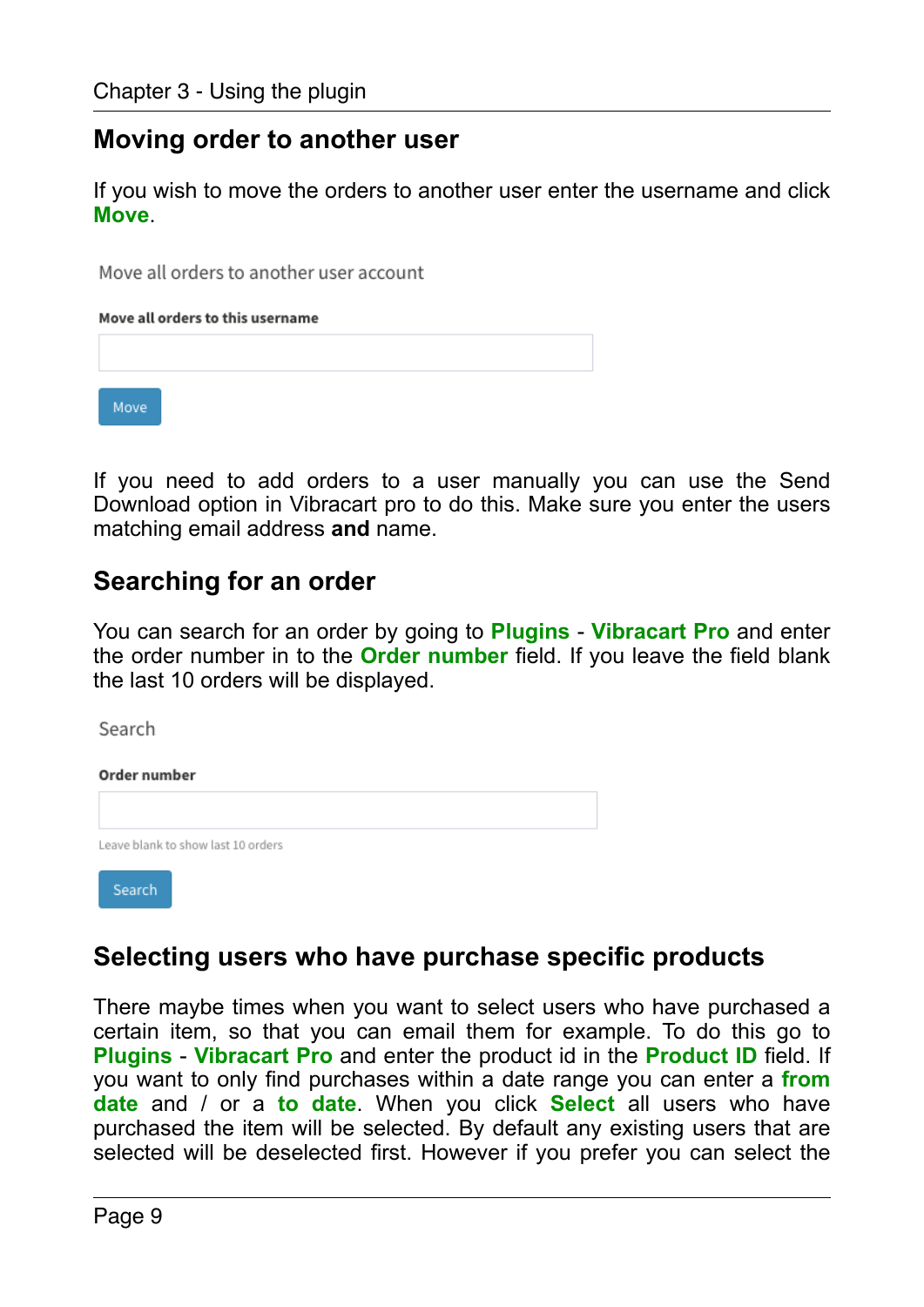#### Chapter 3 - Using the plugin

**Keep Selected** option so that existing selected users remain selected. This is useful if you want to select users who have purchased different items.

If you wish to select users who have purchased a combination of product enter each product id separated by a comma. Users who have purchased ALL of those items will be selected.

|                                |                                           | Select users who purchased a product |                          |                                                       |
|--------------------------------|-------------------------------------------|--------------------------------------|--------------------------|-------------------------------------------------------|
| <b>Product ID</b>              |                                           |                                      |                          |                                                       |
|                                |                                           |                                      |                          | If you enter multiple product id's separated by comn  |
|                                | Within date range or leave blank (DDMMYY) |                                      |                          |                                                       |
| from                           | 萹                                         | to                                   | 萹                        |                                                       |
| <b>Existing selected users</b> |                                           |                                      |                          |                                                       |
| Clear selected                 |                                           |                                      | $\overline{\phantom{a}}$ | Choose 'Keep selected' to select users for multiple p |
| Select                         |                                           |                                      |                          |                                                       |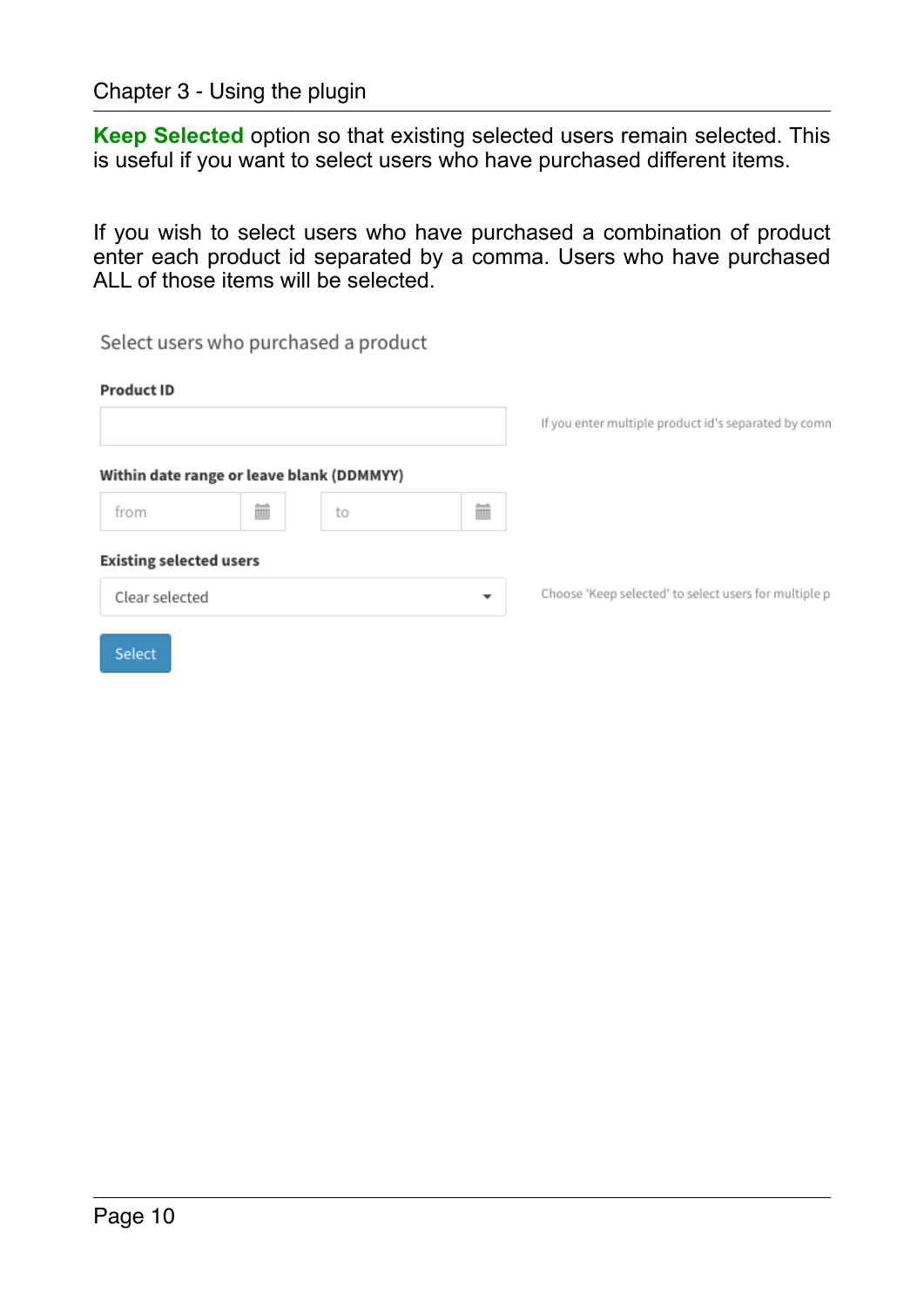# <span id="page-10-0"></span>**Chapter 4 User download page**

You can use the plugin just for you own access to orders etc if you wish. However you will probably also want to allow your users to access their own downloads as well. To do this create a members page as you do normally and make sure it allows access to the special usergroup ORDERACCESS.

Now we need to add the code snippets to insert the users orders.

- 1) Go to Plugins Vibracart Pro, scroll down and click the Snippets button.
- 2) You will see two code snippets. The first should be pasted in the HEAD section of your members page and the second snippet pasted in where you want the order list to appear in the page.

| Display orders | Display orders                                                                                                                                                                                                                                                                                                                                     |
|----------------|----------------------------------------------------------------------------------------------------------------------------------------------------------------------------------------------------------------------------------------------------------------------------------------------------------------------------------------------------|
|                | Copy & paste the code below to the <head> section of your page</head>                                                                                                                                                                                                                                                                              |
|                | <link href="&lt;?php echo \$SitelokLocationURL; ?&lt;br&gt;&gt;plugin vcpro/vcproorders.css" rel="stylesheet" type="text/css"/><br><script src="&lt;?php echo \$SitelokLocationURL;&lt;br&gt;?&gt;plugin vcpro/vcproorders.js" type="text/javascript"></script><br>$<$ ?php<br>require once (\$SitelokLocation."plugin vcpro/vcproorders.php"); ?> |
|                | Copy to clipboard<br>Copy & paste the code below to the <body> section of your page where you want<br/>the orders to appear</body>                                                                                                                                                                                                                 |
|                | php if (function exists("sl vcproorders")) sl vcproorders(); ?                                                                                                                                                                                                                                                                                     |
|                | Copy to clipboard                                                                                                                                                                                                                                                                                                                                  |